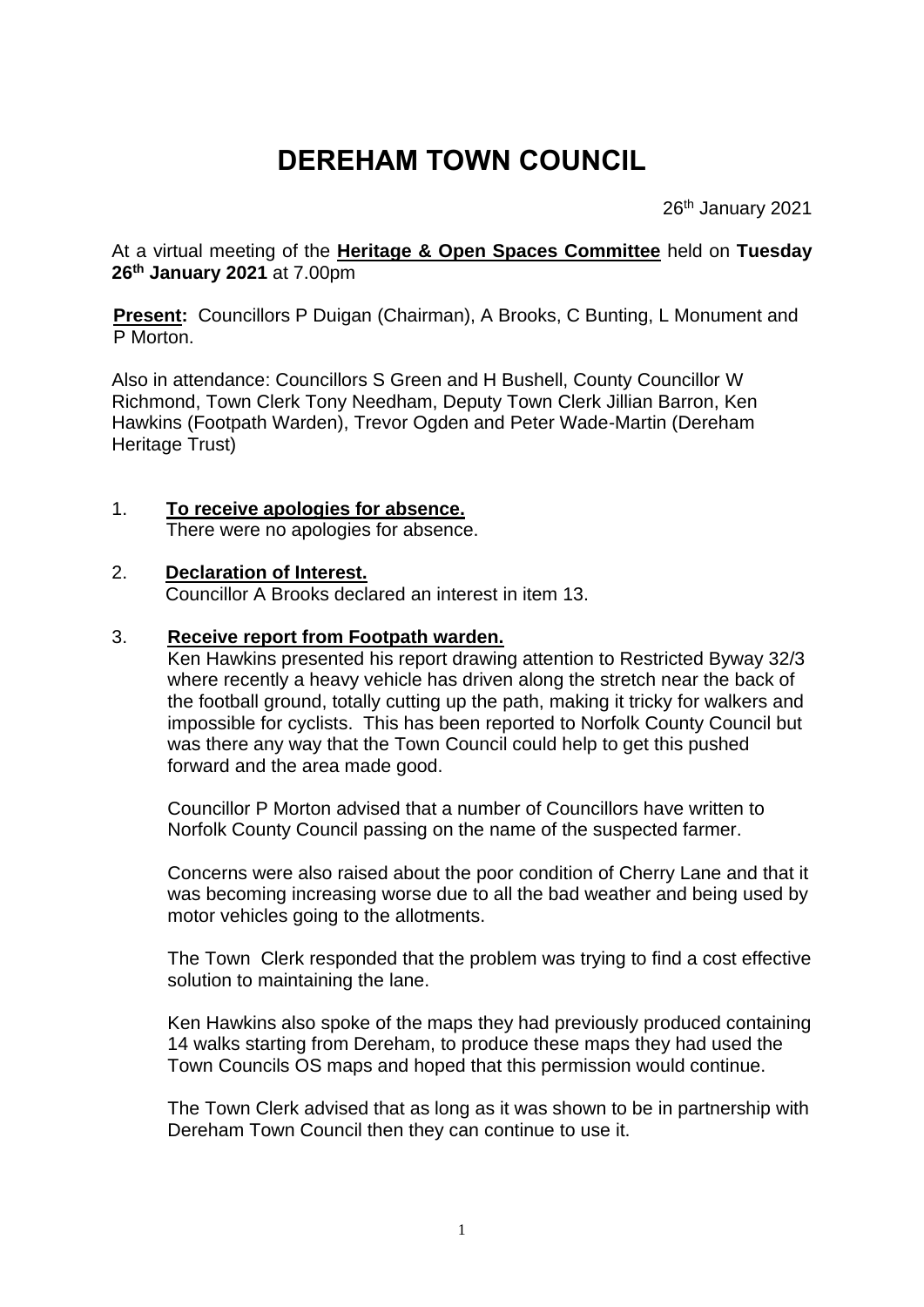## 4. **Dereham Heritage Trust Report, Presentation and Discussion.**

Trevor Ogden presented the report outlining the work of Dereham Heritage Trust and their plans for 2021, he also advised that the Trust were in urgent need of storage space for two large items plus items that could be moved to free up shelf space in the room that they have at the Assembly Rooms.

The Committee recommended that the Town Clerk and Trevor Ogden prepare an options appraisal to be discussed at a future meeting.

Councillor H King said that he may be able to help in finding a solution and would contact the Town Clerk.

- 5. **Consider approach to restoring pargeting at Bishop Bonners cottages.** The Committee confirmed that they are happy to follow the advice provided by the Historic Buildings Surveyor and Breckland Council's Historic Buildings Officer and that the Dereham Heritage Trust will be consulted and kept informed of any work.
- 6. **To receive verbal update on Neatherd Track and Management Plan.**  The Town Clerk gave a verbal update saying that the Town Council had been to carry out a survey on the public use of the track but due to the Corona Virus and lock down this had not been possible. He had however received a quote of £25,000 to have the track leveled and tarmac laid.

Councillor P Morton raised his concerns about the increase in speeding traffic on the Moor especially as there is a children's play area and lots of people walking, he requested that the speed humps be reinstalled.

## 7. **To consider requests from individuals to plant trees.**

The Committee recommended that it does not accept donations of trees as it is unable to sufficiently control the environment in which they may be located.

*The meeting was adjourned at 8pm*

*The meeting resumed at 8.30*

## 8. **Exclusion Press and public**

Proposed by Councillor P Duigan seconded by Councillor L Monument it was agreed to pass a resolution to exclude the Press and Public from the meeting on the grounds that the Business to be transacted is confidential and publicity would be prejudicial to the public interest

## 9. **To consider Neatherd Scheme of Management 1910.**

 The matter was discussed and the Clerk was given guidance on how to proceed.